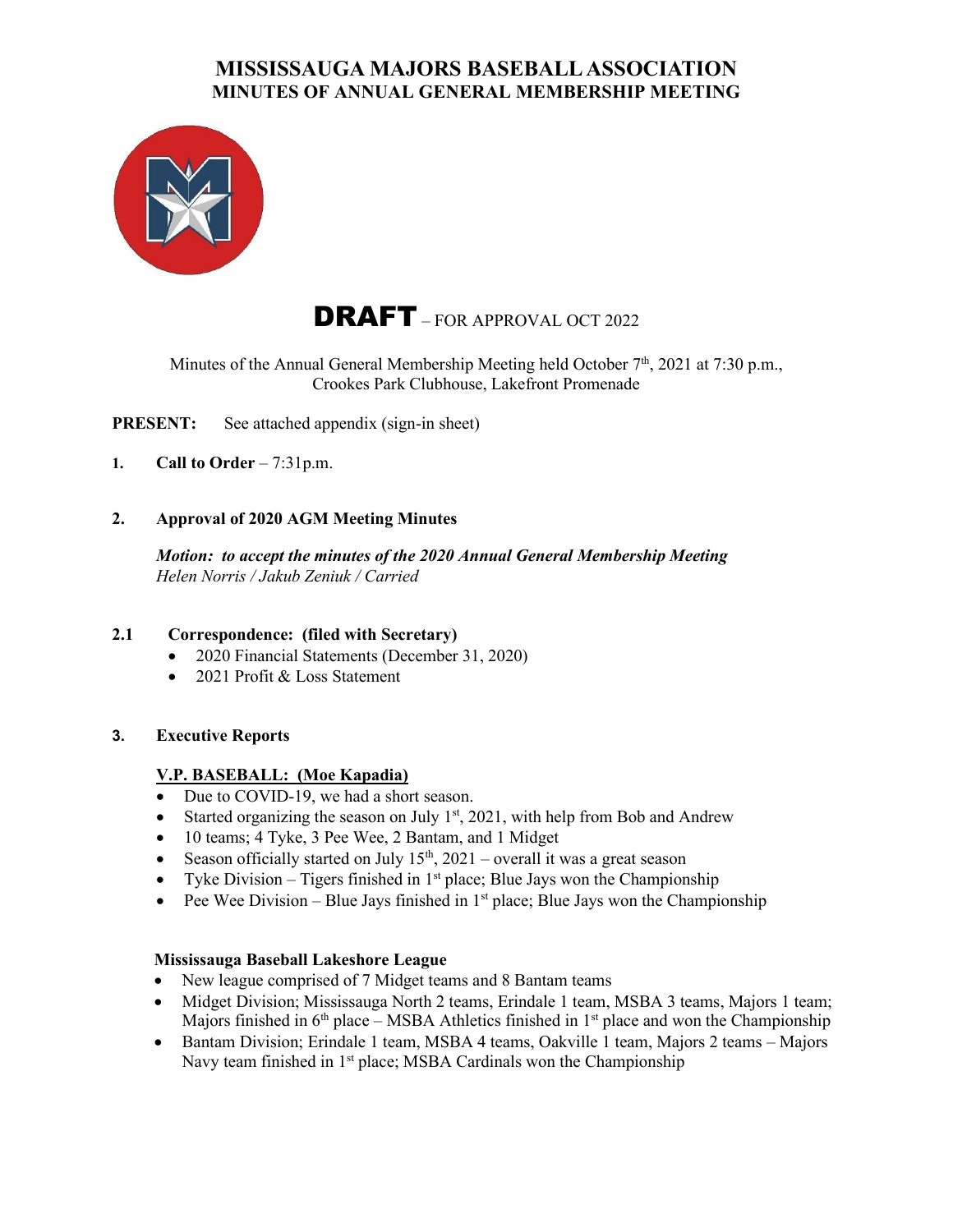## **Page 2**

**Rep Level –** was comprised of 16 teams

- Pee Wee Coach Ron Burke and Rod Poltrok's team won the Provincial Championship
- Many thanks to Bob Raymond, Andrew Muliyil, Al Pinchak and Chris Harris for convening the playoff games and a big thank you to Lenny for his help with scheduling.

#### **V.P. SOFTBALL: (Mark Newman)**

- Covid hit softball registration in all of the Mississauga and surrounding associations hard. Numbers were down over 50% from 2019. Covid forced us to cancel our winter pitching clinic, catching and fielding clinics. The Majors fielded team in Mite Squirt Novice and Midget.
- The season started late, first week of July and only had half of the games of normal softball season.

#### **Midget**

• Our midget team struggled this year and was hit hardest due to Covid. It was a blended team of Bantam and Midget players that competed in a tough division. They had a small roster and were plagued with injuries and player work commitments

**Novice**

• Our Novice team was made up of a core of players that have been together for several years and this year it finally clicked. Although they did not win the play-offs, they spent a good portion of the season at the top of the standings.

#### **Squirt**

• Our Squirt team this year had a new head Coach, Ravina. The feedback I received from many of the parents and players was that they loved her and want her back next year. This enthusiasm transferred over to the field where the Majors and one other team were the class of the division. They made it to the finals but fell short in a close game which I heard from an official was perhaps the best squirt game he had seen in years.

#### **Mite**

- The Mite division expanded its age range this year to 8–10-year-olds. The Majors fielded a team of players with zero softball experience and just one 10-year-old. The enthusiasm of the players and parents was outstanding. They along with one of other team dominated the division. They lost only 1 regular season game and cruised to the final but ran out of gas in the end and took second place. They look forward to returning to Mite next year with experience under their belts.
- The MGSA the umbrella association that governs the house league loop that the Majors play in will cease to exist next year. Group Members Mississauga North, Mississauga SW and Erindale have merged to form the Mississauga Lady Jays. The Majors Etobicoke and Oakville will continue to play in a loop with the New Lady Jays under the governance of the Peel Halton Girls Softball Association which previously only dealt with Rep softball.
- The new Lady Jays have got off to a rocky start to put it mildly. The rep teams that they attempted to field for next season were denied affiliation into the PWSA. At that point some of those teams folded and one of them has crossed the floor to join us with the Majors. In 2022 The Majors will have a U17 rep softball team. The team will be coached by Peel Halton Girls Softball president Steve Finan. Steve brings over 30 years of Softball coaching experience to the Majors. He is a strong supporter of house league softball as well as rep and we look forward to having Steves expertise coming to the Majors.
- We hope to bring back our pitching, catching and fielding winter clinics pending Covid restrictions.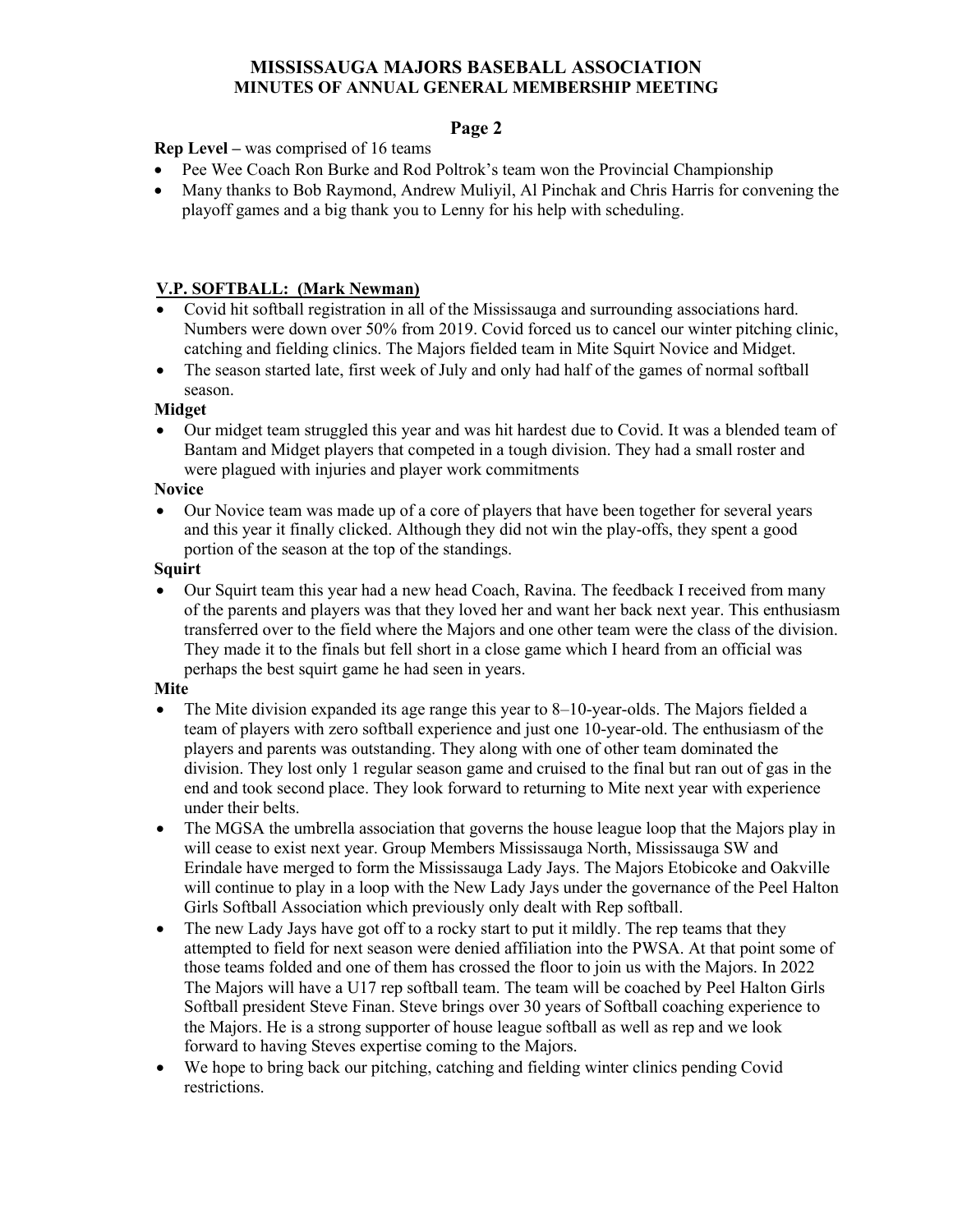**Page 3**

## **V.P. ROOKIE BALL: (Lenny Di Marco)**

- 2021 began in with a fury of registrations resulting in a Rookie Ball season comprised of 6 full teams ready and willing to return to baseball.
- Even on the very first night of Rookie ball kids that have not picked up a bat in almost 2 years, somehow had the natural ability to make contact with the ball causing echoing "tings" across the diamonds at Lyndwood and West Acres. It was a welcome sound to hear after an extended period of silence on the diamonds.
- As the 10-game regular season progressed, the field formed with its leaders and trailers. In the end, the leading team had to take the hard road to the final as it was met with a newfound playoff determination from back of the pack teams that challenged vigorously over the course of the 4-day playoff season.
- The final resulted in the Tigers taking the podium as Rookie Ball champions after a hard fought, wet to the bone, final.
- Many thanks to all the parents, coaches and assistants that made the season possible. Further accolades to Jakub Zeniuk – Rookie Ball Convenor and Alfonso "the Equipment King" Marsiglia for supporting Rookie Ball throughout the course of the season.

#### **V.P. T-BALL: (Bob Raymond)**

- At the JR T-Ball level, we had 8 teams of young, enthusiastic players who learned about the game, likely made a few new friends and had a bunch of fun throughout the summer, thanks to their volunteer coaches and Convenor Brenda Baird. I suspect most players went back to school with some good stories and they should be eager to return next season.
- SR T-Ball also had 8 full teams this season with a range of coaches interested in player skill development and more competitive play, with the emphasis on fun. During the final game of playoffs at Crookes Park, the Champion Dodgers were victorious over the finalist Tigers with a score of 22-20. Following the game, Convenor Bob Hacking along with both coaches congratulated both teams for their great seasons and handed out the Mississauga Majors medals individually to each player.
- Overall, a good season at the T-Ball level.

## **REGISTRAR: (Stephanie Pinchak)**

• Registration in 2021 was very different from previous years due to COVID-19. There was no in-person registration, mostly on-line and a few mail-ins. We had a late start to the season but managed to filed teams in House League, Rep and Softball levels. We had 599 players registered in 2021; there was no baseball season in 2020 due to COVID-19 Pandemic.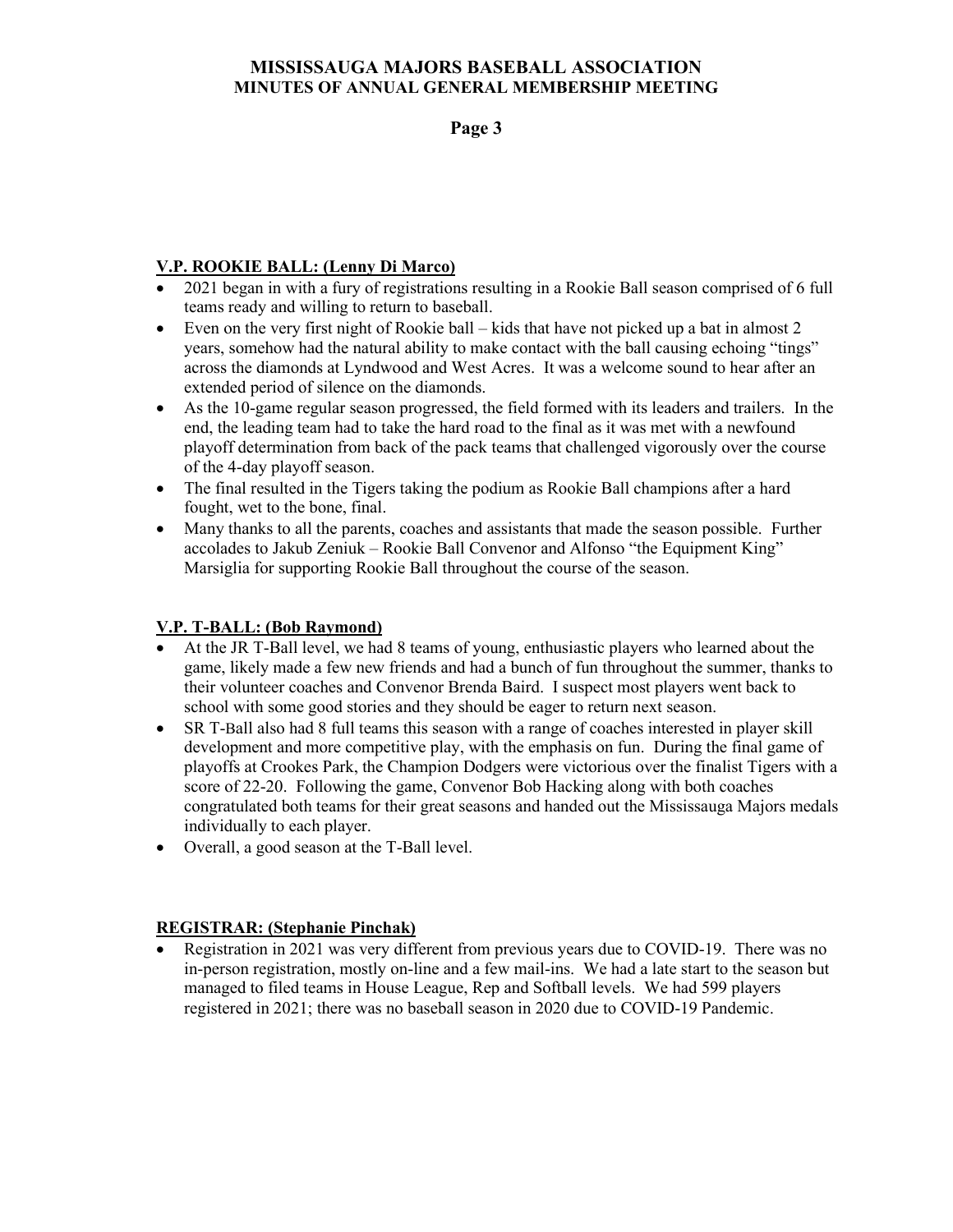#### **Page 4**

• Summary Breakdown as follows:

#### **House League**

| <b>LEVEL</b> | <b>Teams</b> | <b>Players</b> |
|--------------|--------------|----------------|
| Jr. T-Ball   | Ω            | 84             |
| Sr. T-Ball   |              | 94             |
| Rookie Ball  | ι)           | 67             |
| Tyke         |              | 48             |
| Peewee       |              | 36             |
| Bantam       |              | 24             |
| Midget       |              |                |

#### **Rep**

| <b>LEVEL</b>            | <b>Players</b> |
|-------------------------|----------------|
| Bantam Elite (U15)      | 15             |
| Major Mosquito (U11)    | 12             |
| Major Peewee (U13)      | 13             |
| Major Rookie Ball (U9)  | 11             |
| Minor Bantam T1 (U14)   | 9              |
| Major Midget T1 (U16)   | 13             |
| Minor Mosquito T1 (U10) | 12             |
| Minor Peewee T1 (U12)   | 12             |
| Junior T2 (U21)         | 8              |
| Major Bantam T2 (U15)   | 5              |
| Major Midget T2 (U18)   | 9              |
| Major Mosquito T2 (U11) | 9              |
| Major Peewee T2 (U13)   | 12             |
| Minor Bantam T2 (U14)   | 8              |
| Minor Midget T2 (U16)   | 10             |
| Minor Mosquito T2 (U10) | 13             |
| Minor Peewee T2 (U12)   | 12             |

# **Softball**

| <b>LEVEL</b> | <b>Players</b> |
|--------------|----------------|
| Midget       |                |
| Mite         | ◠              |
| Novice       | $\frac{4}{4}$  |
| Squirt       |                |

• I would like to thank Lenny for his valuable assistance in helping me with the on-line registration.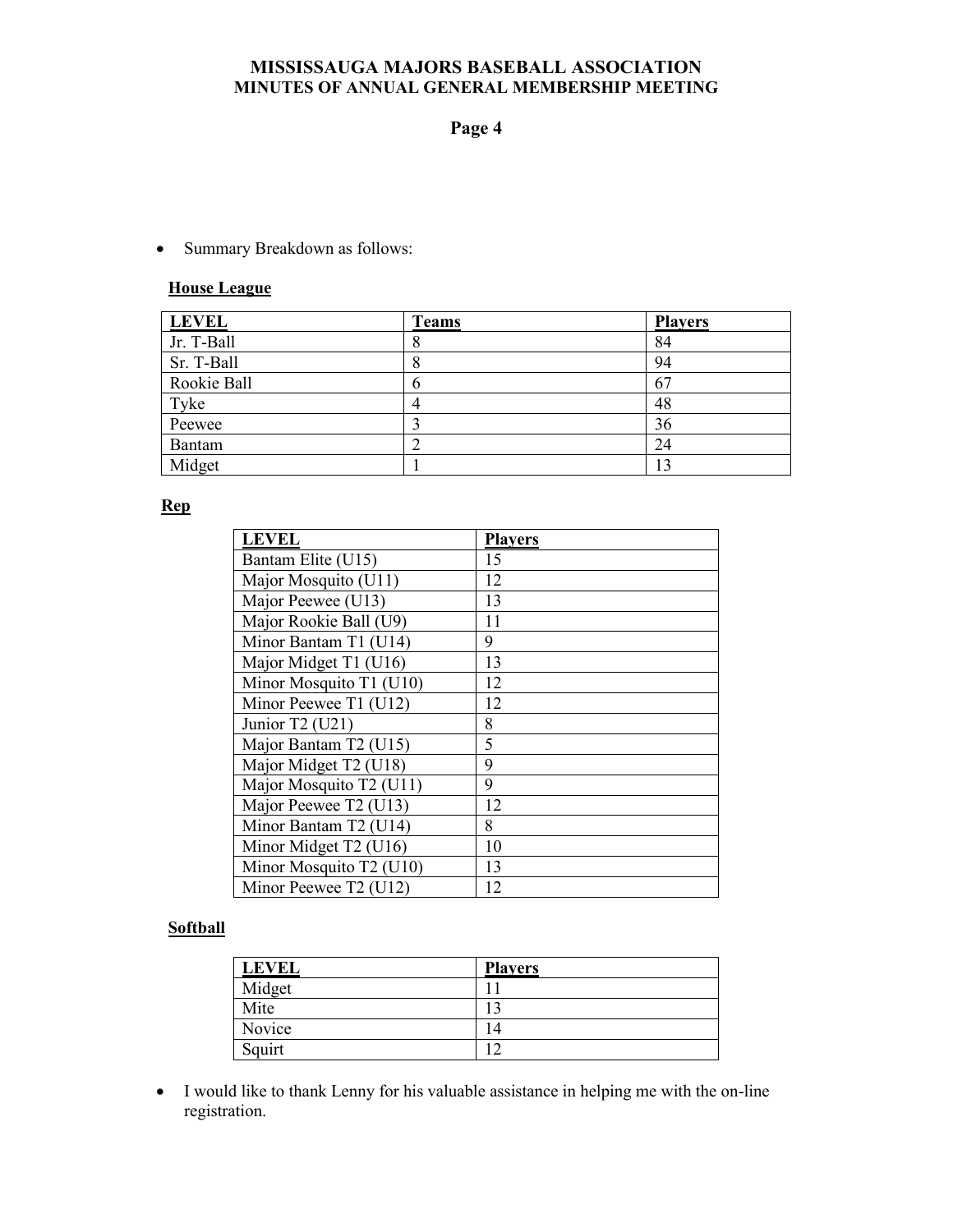### **Page 5**

#### **TREASURER: (Tom Moy)**

- General Account balance \$96,950.32
- Lottery Account balance \$3,312.04
- Building/Savings Account balance \$342,232.83
- A copy of the 2021 Profit & Loss Statement (Jan  $01 Oct 07, 2021$ ) was distributed to all in attendance and a copy was filed with the Secretary
- Majors only charged players an administrative cost for registration in 2021aying season
- Majors reimbursed registration fee paid by the player, less the uniform cost
- R & C Chartered Professional Accountants reduced their audit review fee to the Majors by 50% and only charged \$2,500 vs. \$5,000 as in prior years
- A copy of the 2020 Financial Statements were distributed to all in attendance and a copy was filed with the Secretary

*Motion: To approve the 2020 Financial Statements Tom Moy / Helen Norris / Carried*

*Motion: To approve R & C Chartered Professional Accountants as the auditors of record for 2022 Tom Moy / Helen Norris / Carried*

#### **PRESIDENT'S MESSAGE:**

- 2021 was certainly an interesting year, and I truly have to thank this Executive for their hard work and continued support
- We worked as a good team
- We have a lot of intelligent and dedicated people on this Executive
- Special thanks to the veteran Executives who are still on this Board despite their kids having played, grown up and moved on from us, and yet they continue to volunteer and support us to make sure we achieve the same level of integrity and credibility, and that we continue to perform at a high level
- We have some new volunteers joining the Executive this year to continue our success
- Our V.P.'s carry a very heavy load and they do it well
- As President, I am extremely grateful for the dedication of the volunteers that we have on the Executive; they make this organization an outstanding organization.
- The kids in this community are really fortunate to have such dedicated people with ability, to do the things that they do, without interest, without the politics, etc. that go on in other associations
- It has been my pleasure serving as President of this Association and I am only successful due to the strength and commitment of the people that serve on this Executive with me
- My sincere thanks to all the 2021 Executive for their contributions and support as we look forward to yet another tremendous season for the Majors in 2022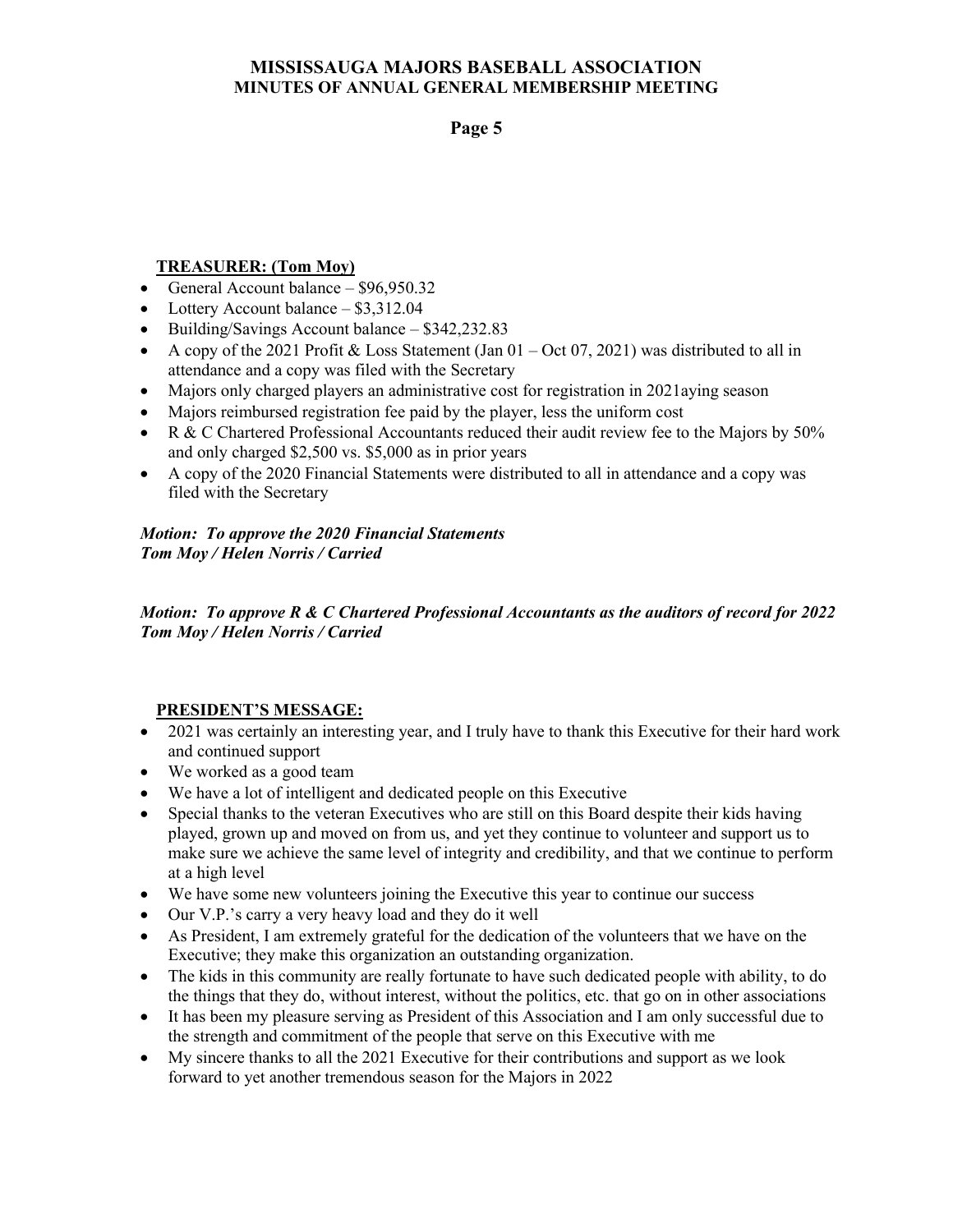**Page 6**

# **CONSTITUTIONAL AMENDMENTS:**

• None

#### **GENERAL BUSINESS:**

• None

\*\*\*\*\*\*\*\*\*\*\*\*\*\*\*\*\*\*\*\*\*\*\*\*\*\*\*\*\*\*\*\*\*\*\*\*\*\*\*\*\*\*\*\*\*\*\*\*\*\*\*\*\*\*\*\*\*\*\*\*\*\*\*\*\*\*\*\*\*\*\*\*\*\*\*\*

*MOTION TO ADJOURN: Helen Norris / Lenny DiMarco / Carried*